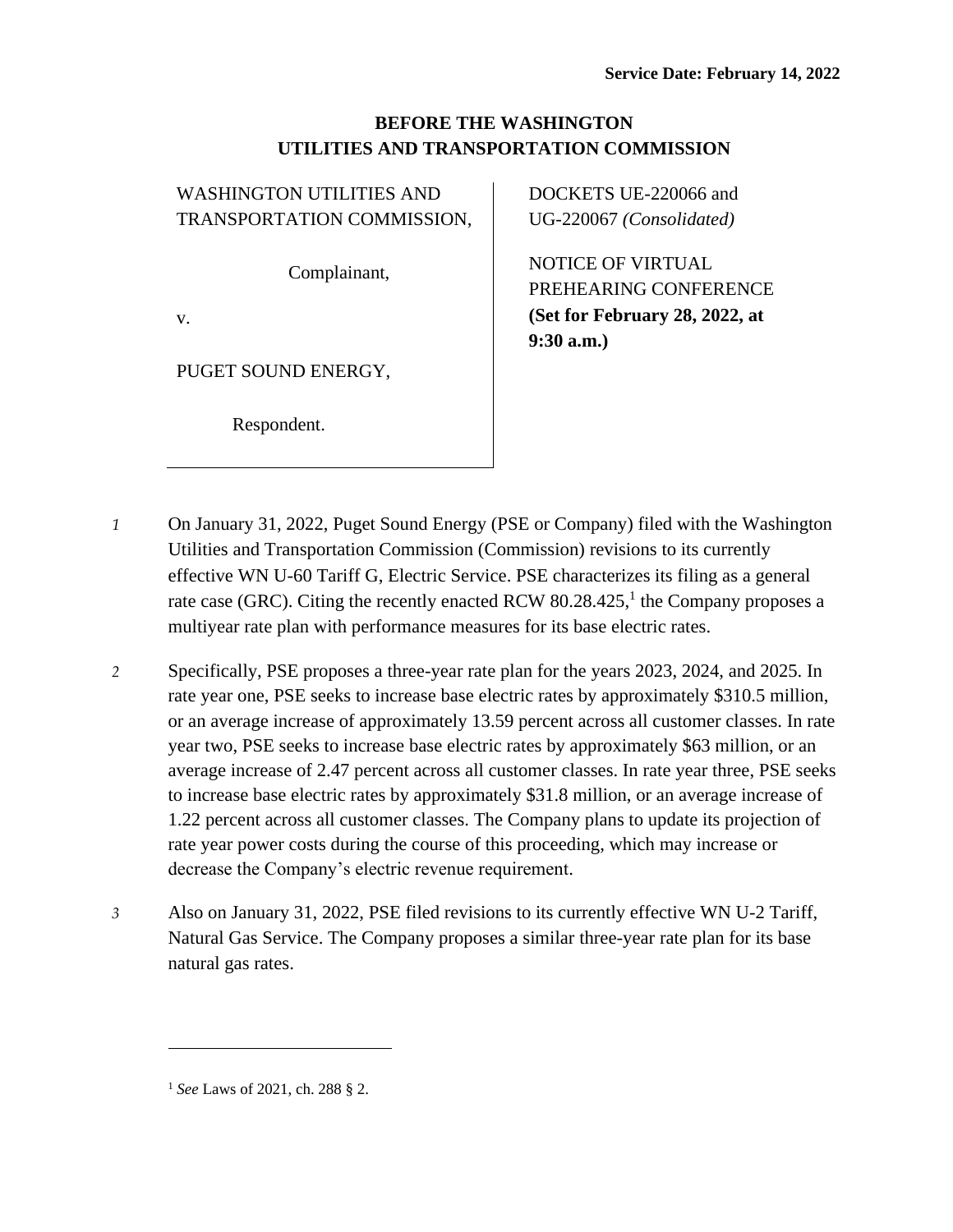- *4* Specifically, in rate year one, PSE seeks to increase base natural gas rates by approximately \$143 million, or an average increase of 12.98 percent across all customer classes. In rate year two, the Company proposes to increase base natural gas rates by \$28.5 million, or an average increase of 2.29 percent across all customer classes. In rate year three, PSE would increase base natural gas rates by \$23.3 million, or an average increase of 1.83 percent across all customer classes
- *5* On February 10, 2022, the Commission entered Order 01, Complaint and Order Suspending Tariff Revisions; Order of Consolidation (Order 01). Order 01 consolidated Dockets UE-220066 and UG-220067 and suspended operation of the revised tariffs.
- *6* **STATUTORY AUTHORITY:** The Commission has jurisdiction over these matters under Title 80 RCW, and has legal authority to regulate the rates, services, and practices of electric and gas utilities. The statutes that apply to these matters include Chapters 80.01 RCW, 80.04 RCW, and 80.28 RCW relating to rates, including but not limited to RCW 80.01.040, RCW 80.04.020, RCW 80.28.020, RCW 80.28.030, RCW 80.28.070, RCW 80.28.090, and RCW 80.28.100. The rules that apply to these matters include those within Chapters 480-80 WAC, 480-90 WAC, and 480-100 WAC.
- *7* The Commission will hear these matters under the Administrative Procedure Act (APA), particularly Part IV of Chapter 34.05 RCW relating to adjudications. The provisions of the APA that relate to these proceedings include, but are not limited to RCW 34.05.413, RCW 34.05.422, RCW 34.05.431, RCW 34.05.440, RCW 34.05.449, and RCW 34.05.452. The Commission will also follow its procedural rules in Chapter 480-07 WAC in these proceedings.
- *8* **PREHEARING CONFERENCE.** The purpose of prehearing conferences is to consider requests for intervention, resolve scheduling matters including establishing dates for distributing evidence, identify the issues in the proceedings, and determine other matters to assist the Commission in resolving the matters, as listed in WAC 480-07-430. **Parties are encouraged to consult informally prior to the prehearing conference to develop a proposed schedule for the Commission's consideration, including the filing of an issues matrix.**
- *9* The Commission finds there is good cause to hear this matter on shortened notice. *See*  WAC 480-07-440(1)(a) and RCW 34.05.434.
- *10* **THE COMMISSION GIVES NOTICE That it will hold a virtual prehearing conference in these matters at 9:30 a.m., on Monday, February 28, 2022. To participate by phone, call (253) 215-8782 and enter the Conference ID: 976 9919**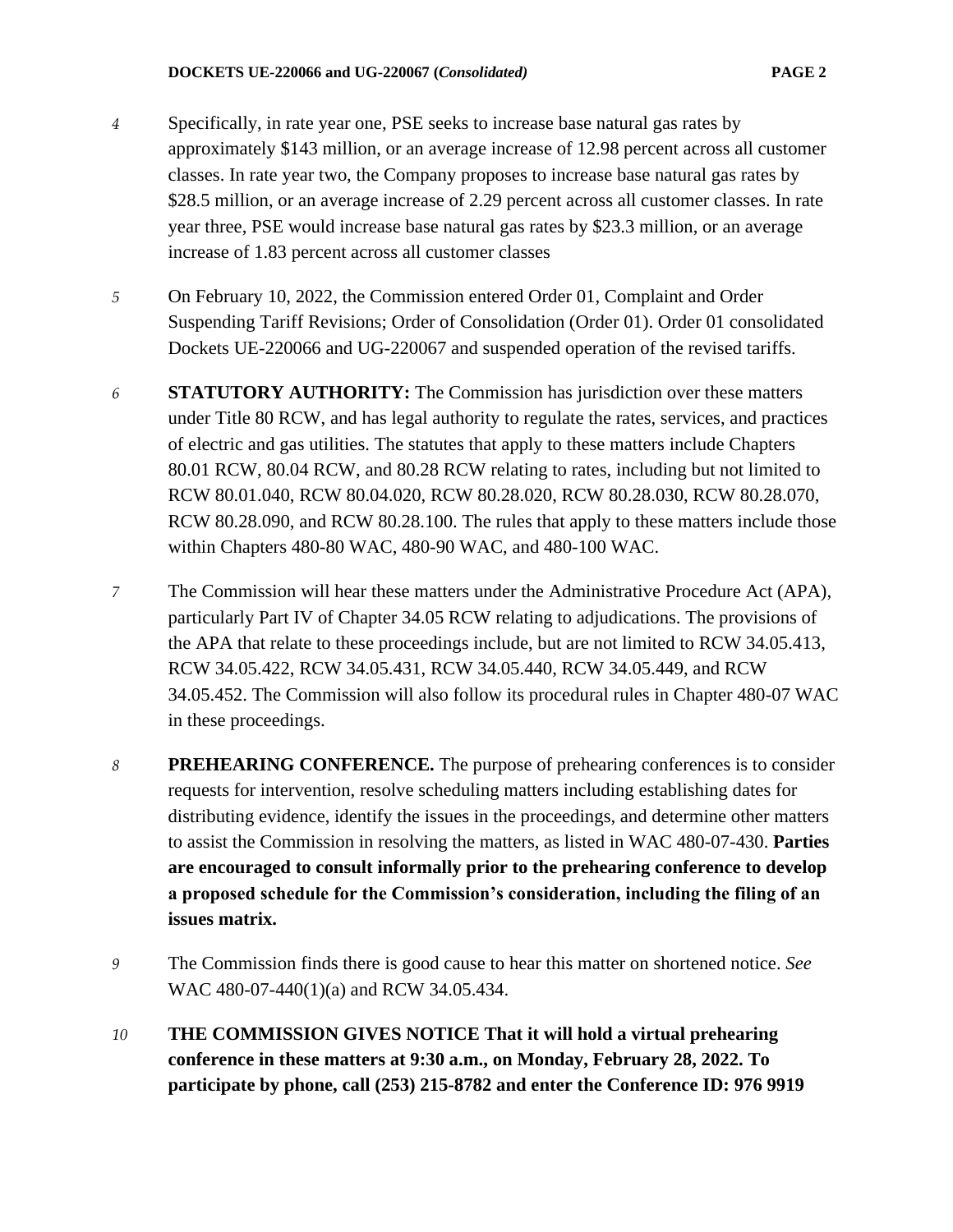## **2277# and use the Passcode: 356321#. To attend via Zoom, use the following link: [Click here to join the meeting.](https://utc-wa-gov.zoom.us/j/97699192277?pwd=Q3htb3lWZ3BsakoyYVUxckFUSkt2Zz09)**

- *11* **INTERVENTION.** Persons who wish to intervene should file a petition to intervene in writing at least three business days before the date of the first prehearing conference, or by February 22, 2022. *See* WAC 480-07-355(a). The Commission will consider oral petitions to intervene during the conference, but strongly prefers written petitions to intervene. Party representatives must file a notice of appearance with the Commission no later than the business day before the conference. *See* WAC 480-07-345(2). Parties with more than one representative must identify one individual as the lead for official service purposes. Any party or witness in need of an interpreter or other assistance should fill out the form attached to this notice and return it to the Commission. The Commission will set the time and place for any evidentiary hearings at the prehearing conference, on the record of a later conference or hearing session, or by later written notice.
- *12* **THE COMMISSION GIVES NOTICE that any party who fails to attend or participate in the prehearing conferences set by this Notice, or any other stage of these proceedings, may be held in default under RCW 34.05.440 and WAC 480-07-450.**
- *13* The names and mailing addresses of all known parties and their known representatives are as follows:

Complainant: Washington Utilities and Transportation Commission P.O. Box 47250 Olympia, WA 98504-7250 (360) 664-1160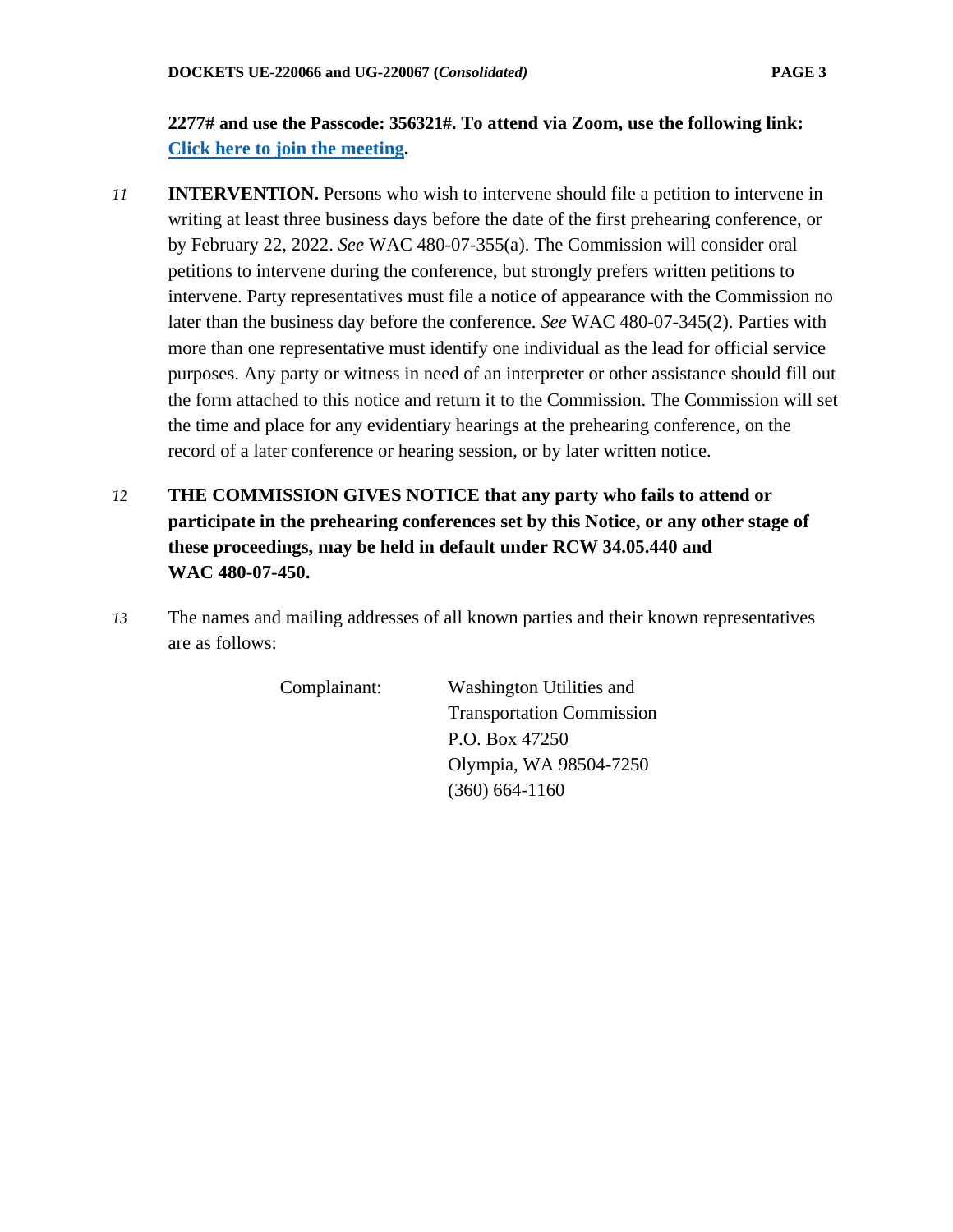| Representative: | Jennifer Cameron-Rulkowski            |
|-----------------|---------------------------------------|
|                 | <b>Jeff Roberson</b>                  |
|                 | Nash I. Callaghan                     |
|                 | Harry Fukano                          |
|                 | Joe M. Dallas                         |
|                 | Daniel J. Teimouri                    |
|                 | <b>Assistant Attorneys General</b>    |
|                 | Office of the Attorney General        |
|                 | P.O. Box 40128                        |
|                 | Olympia, WA 98504-0128                |
|                 | $(360)$ 664-1186                      |
|                 | jennifer.cameron-rulkowski@utc.wa.gov |
|                 | jeff.roberson@utc.wa.gov              |
|                 | nash.callaghan@utc.wa.gov             |
|                 | harry.fukano@utc.wa.gov               |
|                 | joe.dallas@utc.wa.gov                 |
|                 | dan.teimouri@utc.wa.gov               |
| Respondent:     | Jon Piliaris                          |
|                 | Director, Regulatory Affairs          |
|                 | <b>Puget Sound Energy</b>             |
|                 | P.O. Box 97034 PSE-08N                |
|                 | Bellevue, WA 98009-9734               |
|                 | $(425)$ 456-2110                      |
|                 | Fax: (425) 462-3414                   |
|                 | jon.piliaris@pse.com                  |
| Representative: | <b>Sheree Strom Carson</b>            |
|                 | David Steele                          |
|                 | Donna Barnett                         |
|                 | Perkins Coie LLP                      |
|                 | 10885 NE Fourth Street, Suite 700     |
|                 | Bellevue, WA 98004-5579               |
|                 | $(425)$ 635-1400                      |
|                 | Fax: (425) 635-2400                   |
|                 | scarson@perkinscoie.com               |
|                 | dsteele@perkinscoie.com               |
|                 | dbarnett@perkinscoie.com              |
|                 |                                       |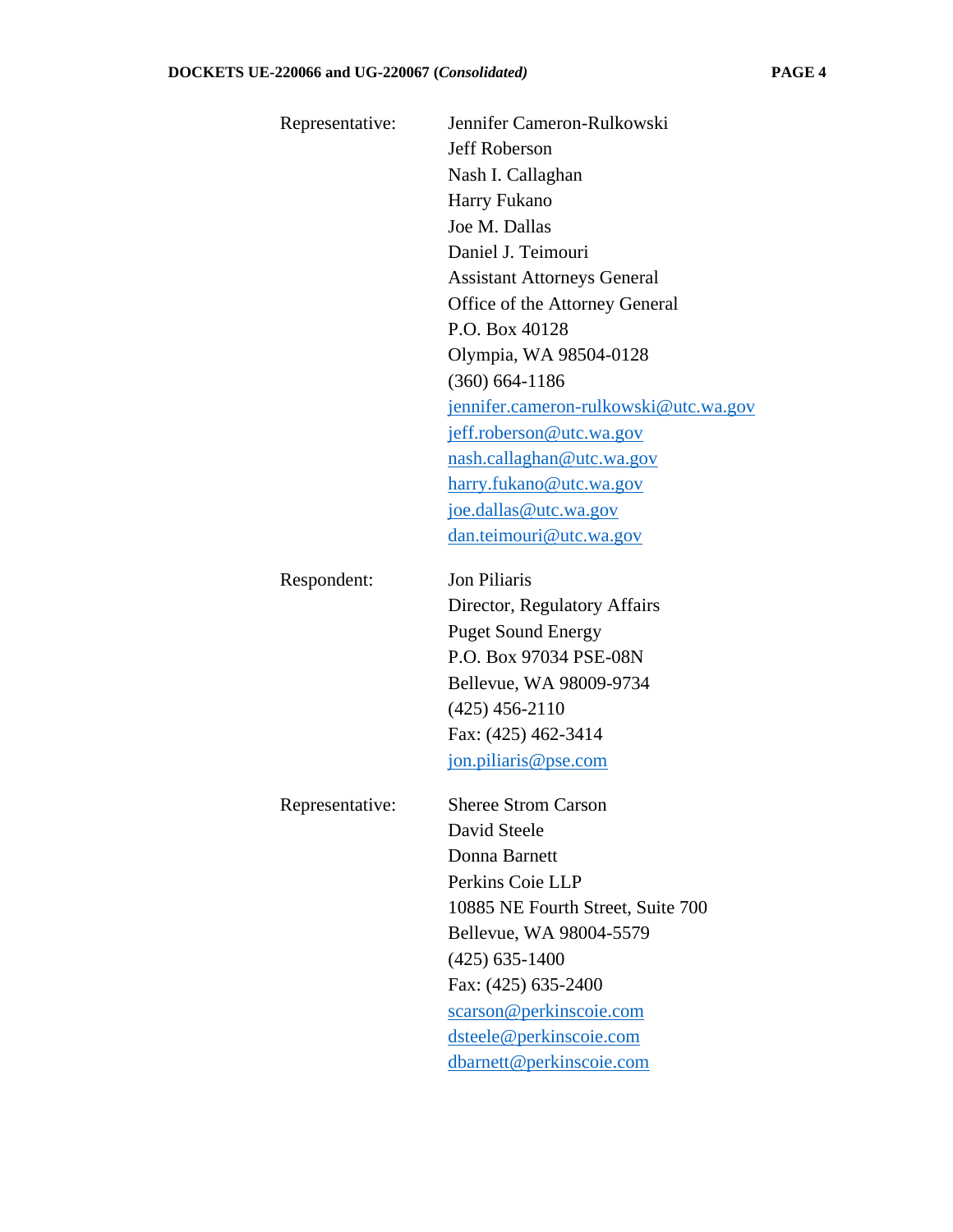Public Counsel: Lisa W. Gafken Nina M. Suetake Ann Paisner Assistant Attorneys General Washington Attorney General's Office Public Counsel Unit 800 Fifth Ave., Suite 2000 Seattle, WA 98104-3188 (206) 464-6595 [lisa.gafken@atg.wa.gov](mailto:lisa.gafken@atg.wa.gov) [nina.suetake@atg.wa.gov](mailto:nina.suetake@atg.wa.gov) [ann.paisner@atg.wa.gov](mailto:ann.paisner@atg.wa.gov) [pccseaef@atg.wa.gov](mailto:pccseaef@atg.wa.gov)

- *14* The Attorney General has designated Lisa W. Gafken, Nina M. Suetake, and Ann Paisner from the Public Counsel Unit of the Washington Attorney General's Office (Public Counsel) to represent the public. You may use the Commission's address, shown below, to contact Public Counsel, or you may contact Public Counsel directly by writing or calling the address or telephone number listed below.
- *15* The Commissioners of the Washington Utilities and Transportation Commission and Administrative Law Judge Michael Howard, from the Commission's Administrative Law Division, will preside during these consolidated proceedings. 2
- *16* The Commission will give parties notice of any other procedural phase of the proceedings in writing or on the record, as appropriate during these proceedings.

DATED at Olympia, Washington, and effective February 14, 2022.

WASHINGTON UTILITIES AND TRANSPORTATION COMMISSION

AMANDA MAXWELL Executive Director and Secretary

<sup>&</sup>lt;sup>2</sup> Judge Howard can be reached at (360) 664-1139 or [michael.howard@utc.wa.gov.](mailto:andrew.j.oconnell@utc.wa.gov)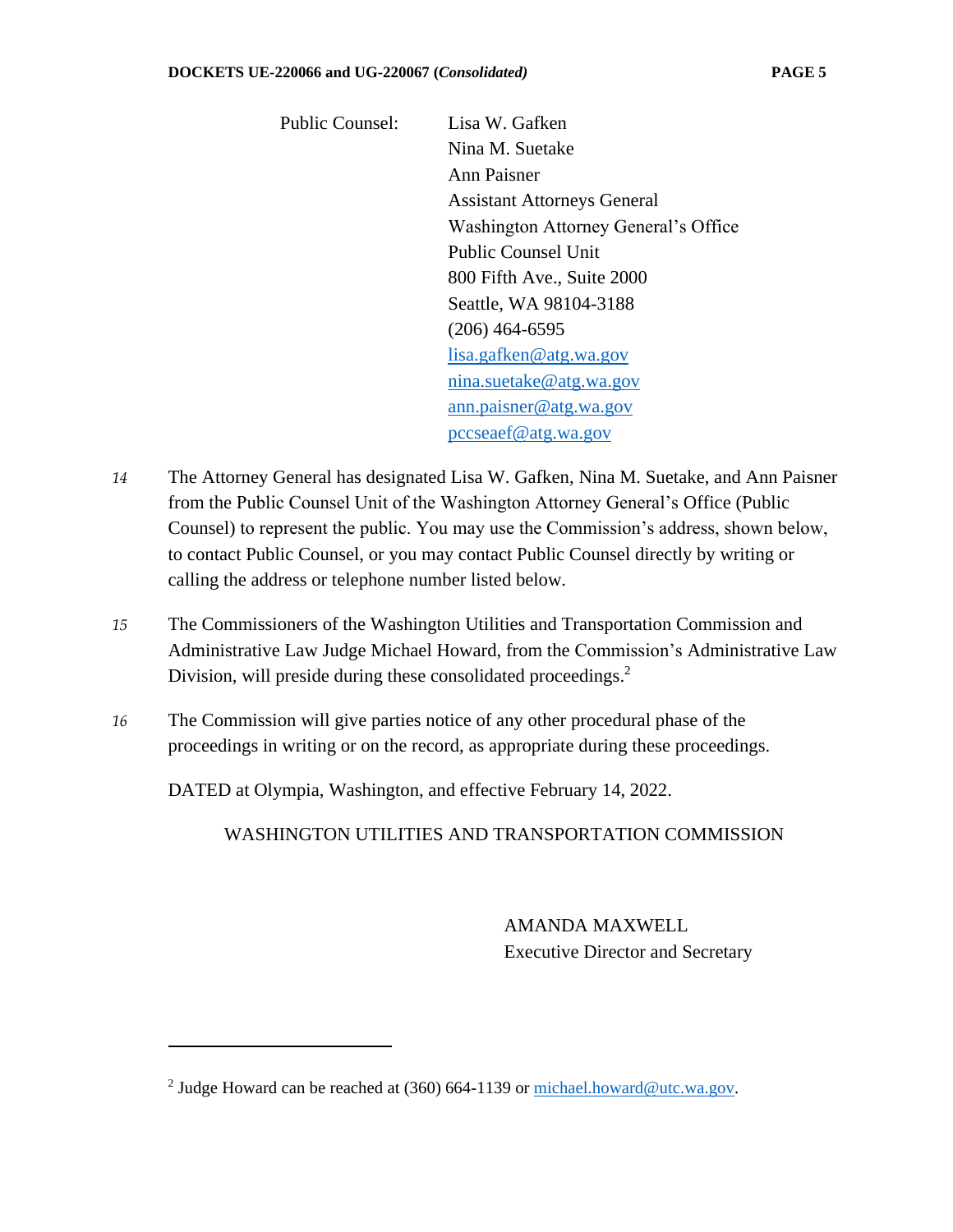Inquiries may be addressed to:

Executive Director and Secretary Washington State Utilities and Transportation Commission P.O. Box 47250 Olympia, WA 98504-7250 (360) 664-1160

- or - Public Counsel Unit Office of the Attorney General 800 Fifth Ave., Suite 2000 Seattle, WA 98104-3188 (206) 464-7744